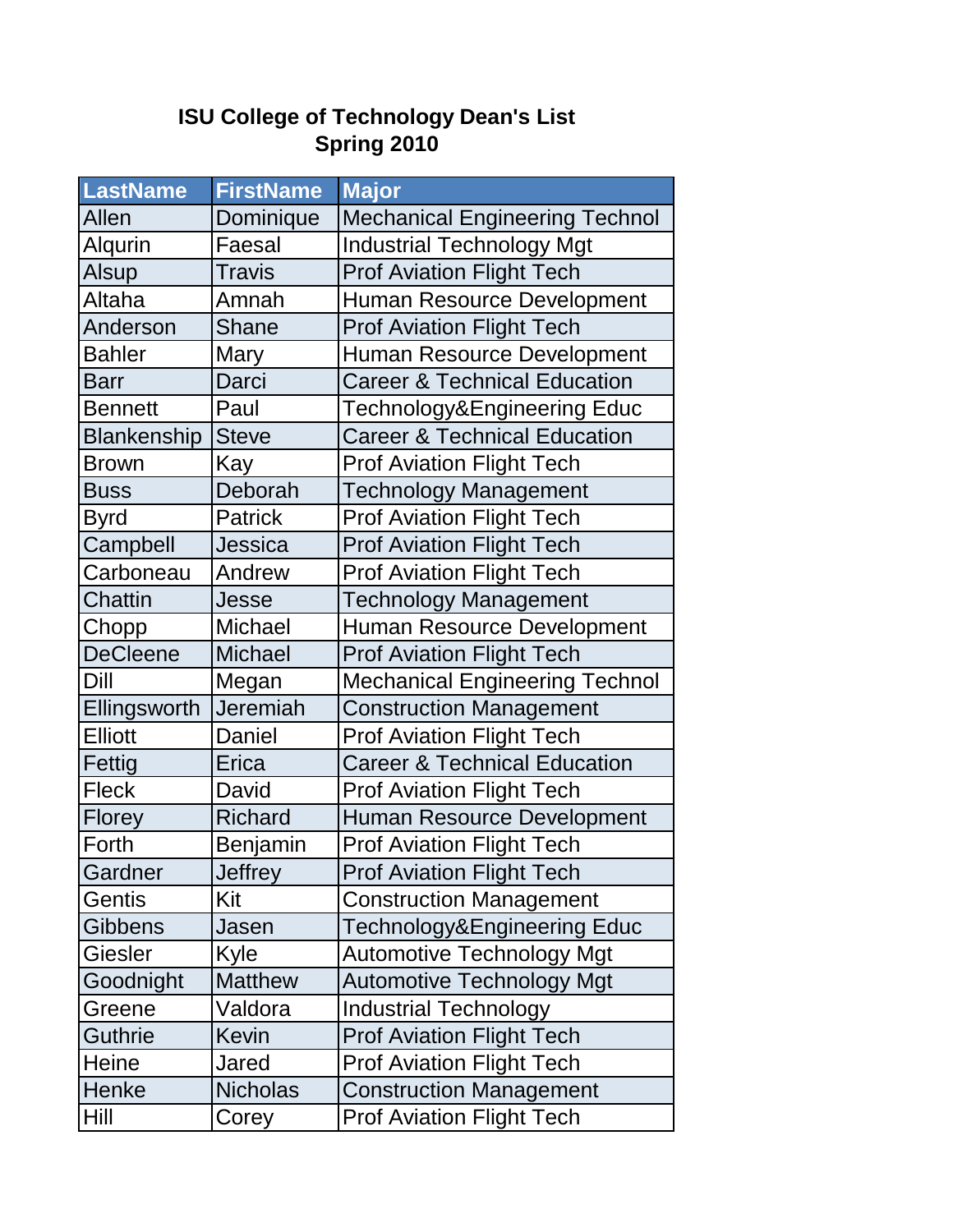| Hoover           | <b>Robert</b>   | <b>Technology Management</b>             |
|------------------|-----------------|------------------------------------------|
| <b>Hultman</b>   | Jason           | <b>Automotive Technology Mgt</b>         |
| <b>Huskey</b>    | <b>Matthew</b>  | <b>Prof Aviation Flight Tech</b>         |
| <b>Jackson</b>   | Megan           | Technology&Engineering Educ              |
| Jans             | <b>Kristin</b>  | Human Resource Development               |
| Jao              | Yu-Yu           | <b>Technology Management</b>             |
| Johnson          | Jesse           | <b>Construction Management</b>           |
| Jones            | Jordan          | <b>Prof Aviation Flight Tech</b>         |
| Kim              | Mi Jin          | <b>Prof Aviation Flight Tech</b>         |
| Konen            | John            | Electronics&Computer Technlgy            |
| Lee              | Jae Beom        | <b>Prof Aviation Flight Tech</b>         |
| Lee              | Robert          | <b>Prof Aviation Flight Tech</b>         |
| Lishin           | <b>Chris</b>    | <b>Automat&amp;Control Engineer Tech</b> |
| Littrell         | Justin          | <b>Construction Management</b>           |
| <b>Mack</b>      | <b>Brittany</b> | <b>Prof Aviation Flight Tech</b>         |
| May              | <b>Michael</b>  | <b>Construction Management</b>           |
| <b>McCurdy</b>   | <b>BreAuna</b>  | Human Resource Development               |
| <b>McHenry</b>   | Sean            | <b>Industrial Technology Mgt</b>         |
| <b>Michels</b>   | Jacob           | <b>Prof Aviation Flight Tech</b>         |
| Moore            | <b>Dustin</b>   | <b>Technology Education</b>              |
| Muegge           | <b>Brent</b>    | <b>Human Resource Development</b>        |
|                  |                 |                                          |
| <b>Munson</b>    | Evan            | <b>Prof Aviation Flight Tech</b>         |
| <b>Nash</b>      | Morgan          | <b>Construction Management</b>           |
| <b>Nelson</b>    | Stephanie       | Human Resource Development               |
| Otte             | Joseph          | Technology&Engineering Educ              |
| <b>Peters</b>    | Michael         | <b>Construction Management</b>           |
| Ponziano         | <b>Michael</b>  | <b>Prof Aviation Flight Tech</b>         |
| Reece            | Jacob           | <b>Prof Aviation Flight Tech</b>         |
| Rosebraugh       | <b>Michael</b>  | <b>Mechanical Engineering Technol</b>    |
| Rovnak           | <b>Michael</b>  | <b>Gen Aviation Flight Tech</b>          |
| <b>Sabelhaus</b> | <b>Justin</b>   | <b>Prof Aviation Flight Tech</b>         |
| Sattison         | Jacob           | <b>Prof Aviation Flight Tech</b>         |
| <b>Schafer</b>   | <b>Philip</b>   | <b>Prof Aviation Flight Tech</b>         |
| Smith            | Jacob           | Technology&Engineering Educ              |
| Smolecki         | Dan             | <b>Automotive Technology Mgt</b>         |
| <b>Steele</b>    | Aaron           | <b>Prof Aviation Flight Tech</b>         |
| Sypowicz         | Carrie          | Human Resource Development               |